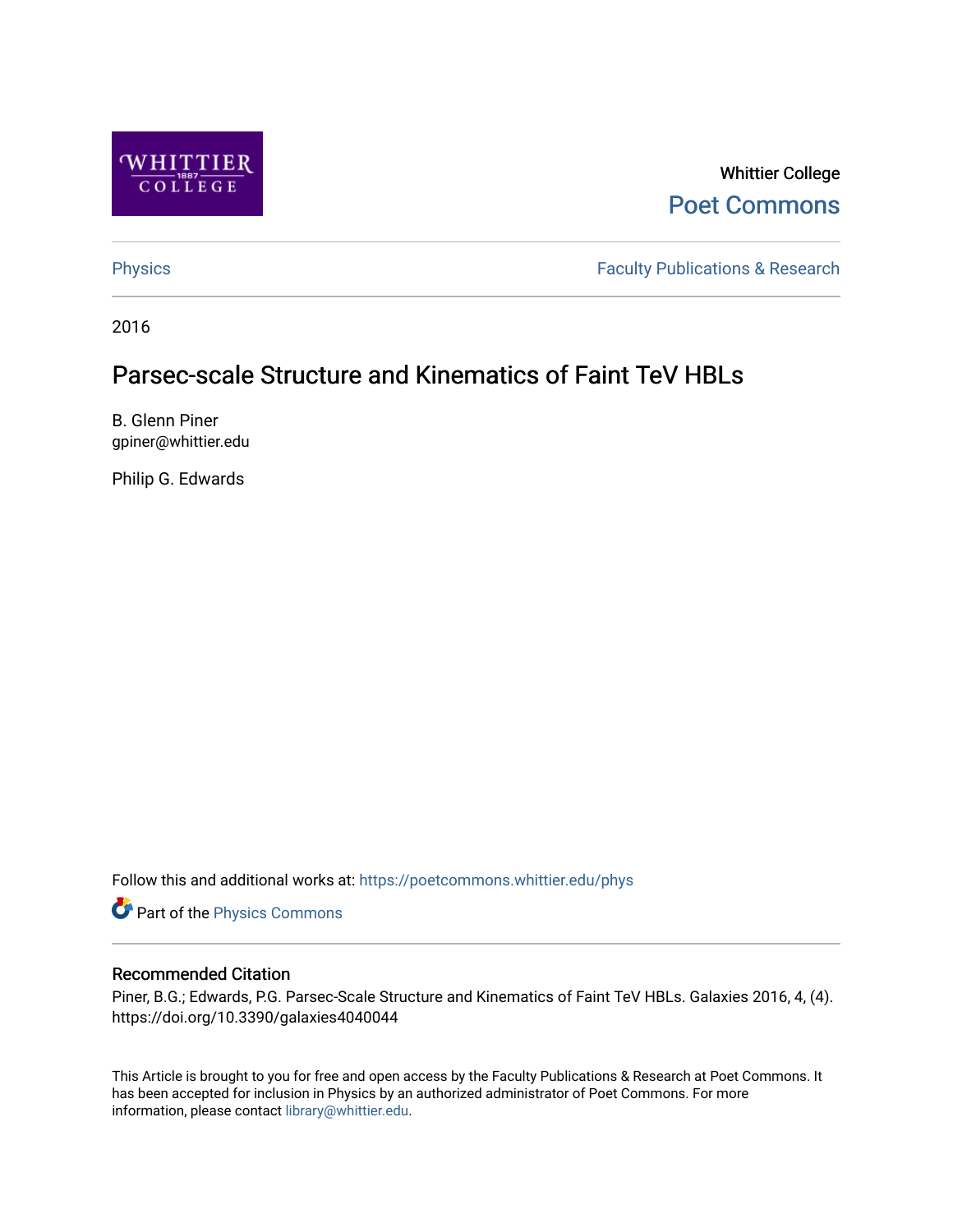



# *Article* **Parsec-Scale Structure and Kinematics of Faint TeV HBLs**

# **B. Glenn Piner <sup>1</sup> and Philip G. Edwards 2,**<sup>∗</sup>

- <sup>1</sup> Department of Physics and Astronomy, Whittier College, Whittier, CA 90608, USA; gpiner@whittier.edu
- <sup>2</sup> CSIRO Astronomy and Space Science, Epping 2121, Australia
- **\*** Correspondence: philip.edwards@csiro.au; Tel.: +61-2-9372-4717

Academic Editors: Jose L. Gómez, Alan P. Marscher and Svetlana G. Jorstad Received: 6 September 2016; Accepted: 30 September 2016; Published: 11 October 2016

**Abstract:** We present new multi-epoch Very Long Baseline Array (VLBA) observations of a set of TeV blazars drawn from our VLBA program to monitor all TeV-detected high-frequency peaked BL Lac objects (HBLs) at parsec scales. Most of these sources are faint in the radio, so they have not been well observed with VLBI by other surveys. Our previous measurements of apparent jet speeds in TeV HBLs showed apparent jet speeds that were subluminal or barely superluminal, suggesting jets with velocity structures at the parsec-scale. Here we present apparent jet speed measurements for eight new TeV HBLs, which for the first time show a superluminal tail to the apparent speed distribution for the TeV HBLs.

**Keywords:** TeV blazars; VLBI; active galactic nuclei

## **1. Introduction**

At TeV energies (10<sup>12</sup> eV), three orders of magnitude higher than those studied by satellite-based detectors, gamma-ray astronomy is conducted with ground based telescopes such as H.E.S.S., VERITAS and MAGIC. Over 175 TeV gamma-ray sources have now been catalogued [\(http://tevcat.uchicago.edu/\)](http://tevcat.uchicago.edu/), with over one third of these being extragalactic objects. The majority of these (46 of 69) are classified as HBL (High-frequency–peaked BL Lac) objects, for which the synchrotron peak of the Spectral Energy Distribution (SED) lies at frequencies above  $10^{16.5}$  Hz.

Many of the well-studied HBL TeV sources have shown dramatic variability in their gamma-ray emission [\[1](#page-5-0)[,2\]](#page-5-1). The most rapid variations suggest extremely small emitting volumes and/or time compression by large relativistic Doppler factors of up to ∼100 and challenge our understanding of relativistic jets [\[2](#page-5-1)[–4\]](#page-5-2).

The only way to directly obtain information on the parsec-scale structure of these blazar jets is by imaging the radio sources using the technique of Very Long Baseline Interferometry (VLBI). However, many HBLs are fainter at radio wavelengths (typically tens of milli-janskys—see Table [1\)](#page-2-0) than the more powerful quasars and BL Lac objects, and are not included in VLBI monitoring programs such as MOJAVE [\[5\]](#page-5-3) and TANAMI [\[6\]](#page-5-4). Properties that can be measured from VLBI images—the apparent jet speed, radio core brightness temperature, core dominance, and jet-to-counter-jet brightness ratio—provide information on fundamental properties of the jet, such as the bulk Lorentz factor and viewing angle.

Yet, despite the high Doppler factors inferred from TeV observations, our previous VLBA observations have established that TeV sources have only modest brightness temperatures, and jet component motions that are sub-luminal or only slightly superluminal [\[7–](#page-5-5)[15\]](#page-6-0). This has been called the "doppler crisis" [\[16\]](#page-6-1) or "bulk Lorentz factor crisis" [\[17\]](#page-6-2).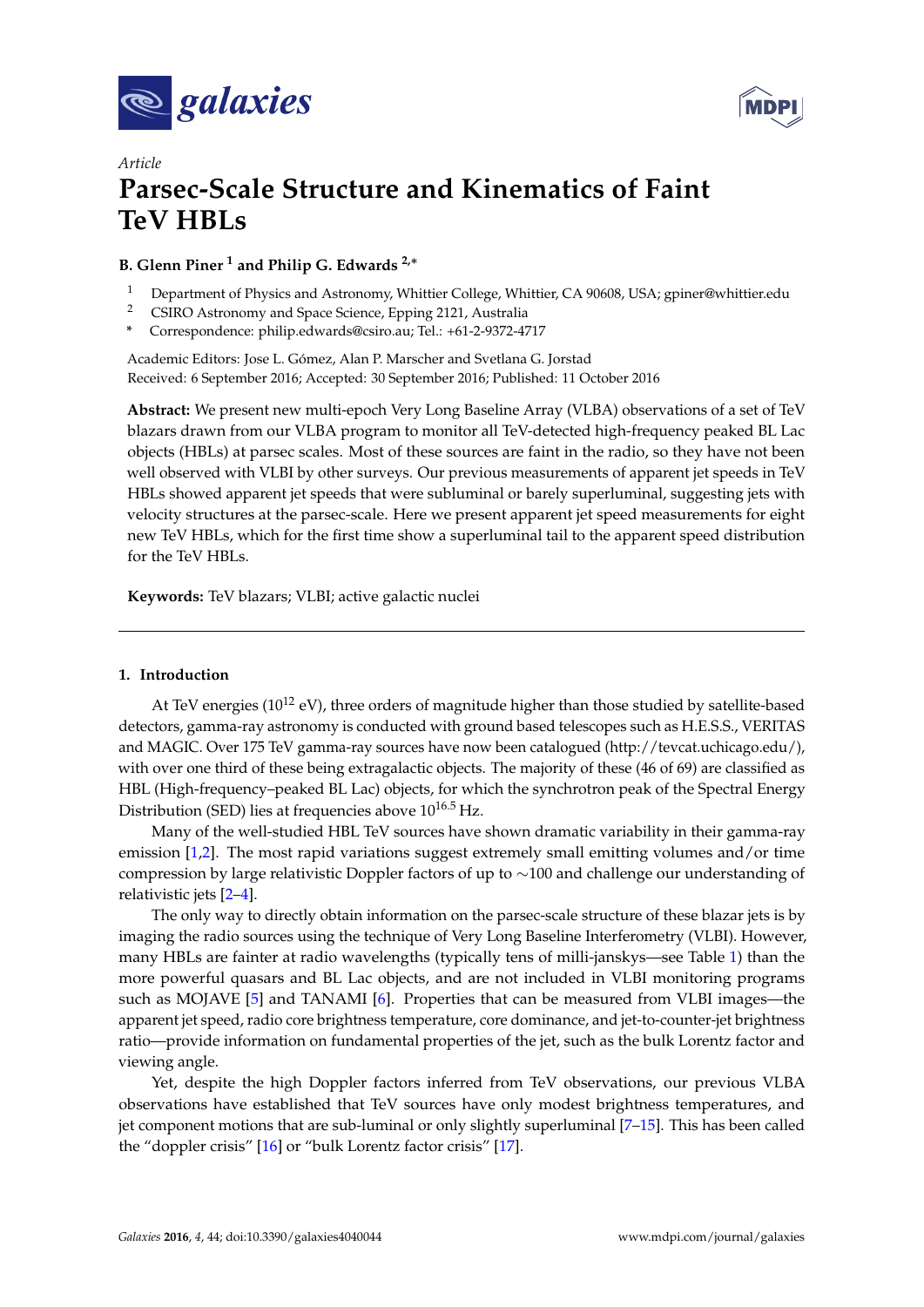<span id="page-2-0"></span>**Table 1.** Current status of our Very Long Baseline Array (VLBA) monitoring program. TeV source names are those used by TeVCat, redshifts are those given in [\[15\]](#page-6-0), where an asterisk denotes a tentative value or limit. The NRAO VLA Sky Survey (NVSS) flux density is measured at 1.4 GHz. The number of epochs refers to the number of VLBA images made in our monitoring program. References are to papers presenting these image.

| <b>TeV Source Name</b>  | Redshift | <b>NVSS Counterpart</b> | <b>NVSS Flux</b><br>Density $(mJv)$ | Number<br>of Epochs | References               |
|-------------------------|----------|-------------------------|-------------------------------------|---------------------|--------------------------|
| SHBL J001355.9 - 185406 | 0.094    | NVSS J001356 - 185406   | 29.2                                | $\overline{4}$      | $[15]$                   |
| KUV 00311 - 1938        | $0.506*$ | NVSS J003334 - 192133   | 18.5                                | $\overline{4}$      | $[15]$                   |
| 1ES 0033 + 595          | $0.240*$ | NVSS J003552 + 595005   | 147.3                               | 5                   | $[15]$                   |
| RGB J0136 + 391         | $0.400*$ | NVSS J013632 + 390559   | 60.0                                | $\overline{4}$      | $[15]$                   |
| RGB J0152 + 017         | 0.080    | NVSS J015239 + 014717   | 61.4                                | 5                   | $[15]$                   |
| $1ES 0229 + 200$        | 0.140    | NVSS J023248 + 201716   | 82.4                                | 5                   | [15, 18]                 |
| $PKS$ 0301 $-$ 243      | 0.266    | NVSS J030326 - 240710   | 700.2                               | $\overline{c}$      | $\overline{\phantom{0}}$ |
| IC 310                  | 0.019    | NVSS J031642 + 411928   | 168.1                               | $\overline{2}$      | $\overline{\phantom{0}}$ |
| <b>RBS 0413</b>         | 0.190    | NVSS [031951 + 184536]  | 20.9                                | 5                   | [15, 18]                 |
| 1ES 0347 - 121          | 0.188    | NVSS J034922 - 115914   | 23.9                                | 5                   | [15, 18]                 |
| 1ES 0414 + 009          | 0.287    | NVSS $1041652 + 010526$ | 119.6                               | 5                   | [15, 18]                 |
| $1ES 0502 + 675$        | 0.314    | NVSS J050755 + 673724   | 25.4                                | 5                   | [15, 18]                 |
| PKS $0548 - 322$        | 0.069    | NVSS $1055040 - 321620$ | 343.7                               | 5                   | [15, 18]                 |
| RX J0648.7 + 1516       | 0.179    | NVSS J064847 + 151625   | 64.2                                | $\bf 4$             | $[15]$                   |
| $1ES 0647 + 250$        | 0.450    | NVSS J065046 + 250259   | 96.2                                | 5                   | $[15]$                   |
| RGB J0710 + 591         | 0.125    | NVSS J071030 + 590817   | 158.4                               | 5                   | [15, 18]                 |
| 1ES 0806 + 524          | 0.138    | NVSS J080949 + 521858   | 182.4                               | 3                   | $[18]$                   |
| <b>RBS 0723</b>         | 0.198    | NVSS J084712 + 113350   | 32.8                                | $\mathbf{1}$        | $\overline{a}$           |
| 1RXS J101015.9 - 311909 | 0.143    | NVSS J101015 - 311906   | 73.5                                | $\overline{4}$      | $[15]$                   |
| $1ES 1011 + 496$        | 0.212    | NVSS J101504 + 492601   | 377.7                               | 3                   | [18]                     |
| 1ES 1101-232            | 0.186    | NVSS J110337 - 232924   | 120.3                               | 5                   | $[14]$                   |
| Markarian 421           | 0.031    | NVSS J110427 + 381232   | 767.4                               | 17                  | [7,11,19]                |
| Markarian 180           | 0.045    | NVSS J113626 + 700925   | 327.1                               | 7                   | $[14]$                   |
| RX $[1136.5 + 6737]$    | 0.134    | NVSS J113629 + 673706   | 45.3                                | $\mathbf{1}$        | $\overline{\phantom{0}}$ |
| $1ES 1215 + 303$        | 0.130    | NVSS J121752 + 300700   | 571.6                               | $\overline{2}$      | $\overline{\phantom{0}}$ |
| $1ES 1218 + 304$        | 0.184    | NVSS J122121 + 301036   | 71.0                                | 5                   | $[14]$                   |
| $MS 1221.8 + 2452$      | 0.218    | NVSS J122424 + 243623   | 24.5                                | $\overline{4}$      | $[15]$                   |
| $H$ 1426 + 428          | 0.129    | NVSS J142832 + 424022   | 58.0                                | 5                   | [12, 19]                 |
| 1ES 1440 + 122          | 0.163    | NVSS J144248 + 120040   | 68.8                                | $\overline{4}$      | $[15]$                   |
| $PG$ 1553 + 113         | $0.500*$ | NVSS J155543 + 111124   | 312.0                               | 7                   | $[14]$                   |
| Markarian 501           | 0.034    | NVSS J165352 + 394536   | 1558.0                              | 9                   | [8, 13, 19]              |
| H 1722 + 119            | $0.170*$ | NVSS J172504 + 115215   | 120.4                               | $\overline{4}$      | $[15]$                   |
| $1ES 1727 + 502$        | 0.055    | NVSS J172818 + 501311   | 200.7                               | $\overline{2}$      | $\overline{\phantom{a}}$ |
| $1ES 1741 + 196$        | 0.083    | NVSS J174357 + 193508   | 301.2                               | $\overline{4}$      | $[15]$                   |
| $1ES 1959 + 650$        | 0.047    | NVSS J195959 + 650854   | 249.6                               | 13                  | [10, 11, 19]             |
| $PKS 2155 - 304$        | 0.116    | NVSS J215852 - 301330   | 489.3                               | 7                   | [10, 11, 19]             |
| B3 2247 + 381           | 0.119    | NVSS J225005 + 382437   | 103.4                               | $\overline{4}$      | $[15]$                   |
| 1ES 2344 + 514          | 0.044    | NVSS J234705 + 514217   | 250.4                               | $\,8\,$             | [10, 19]                 |
| $H$ 2356 - 309          | 0.165    | NVSS J235907 - 303740   | 62.1                                | 5                   | $[14]$                   |

Of the 46 HBLs detected at TeV energies:

- 11 have jet kinematics published previously by us. (Some of these are also in MOJAVE.)
- 7 have, or soon will have, speeds determined by the MOJAVE program [\[5\]](#page-5-3).
- 20 are included in the current phase of our program, with first epoch VLBA results for all 20 published [\[15\]](#page-6-0). We present here the kinematic results for the first portion of these sources.
- 4 are too far south to be studied with the VLBA, with several of these are part of the TANAMI monitoring program [\[6\]](#page-5-4).
- 4 are recent detections which are yet to be monitored with VLBI.

The 39 TeV sources for which we have at least one VLBA image are listed in Table [1,](#page-2-0) together with their redshift, association in the NRAO VLA Sky Survey (NVSS) catalog [\[20\]](#page-6-11), 1.4 GHz flux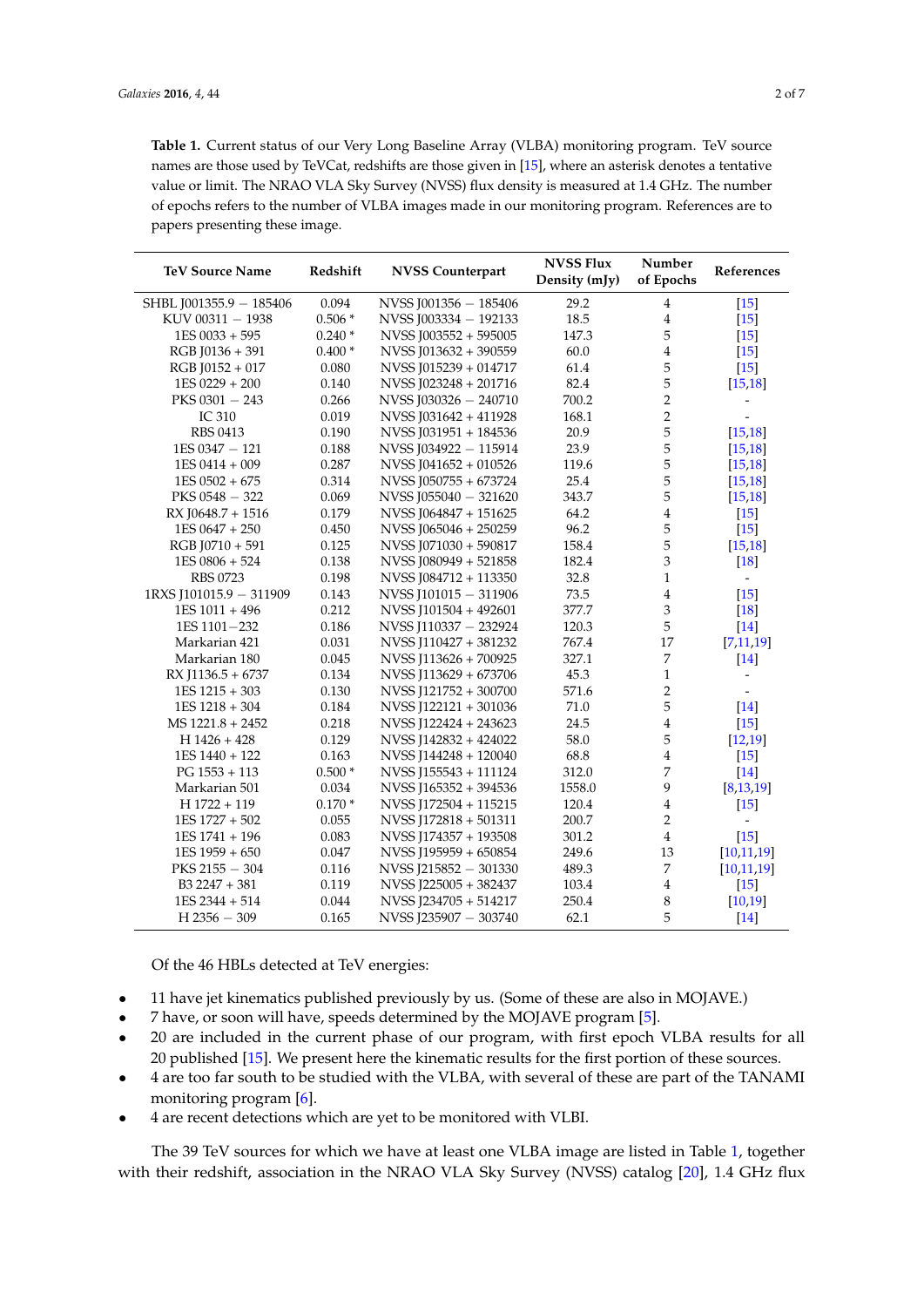density, and details of our VLBA observations. Images and data available at the project website: [www2.whittier.edu/facultypages/gpiner/research/archive/archive.html.](www2.whittier.edu/facultypages/gpiner/research/archive/archive.html)

TeV photons are attenuated by the infrared background [\[21\]](#page-6-12) and, as is apparent in Table [1,](#page-2-0) the majority of extragalactic TeV sources are at relatively low redshift (*z* < 0.2). Conversely, studies of TeV gamma-ray spectra have offered a means of constraining the infrared background [\[21,](#page-6-12)[22\]](#page-6-13).

#### **2. Results**

Images of four of the sources currently being monitored are shown in Figure [1.](#page-3-0) All show parsec-scale morphologies typical of this class: a compact core (which hosts the supermassive black hole powering the source), and a weaker, one-sided jet that transitions to a decollimated structure with larger opening angle at a few tens of milli-arcseconds from the core (see image of 0229+200). Multi-epoch studies of these jets over the course of several years allow the apparent speeds of the jet components to be determined.

<span id="page-3-0"></span>

Figure 1. VLBA images at 8 GHz of four Tev blazars in out VLBA monitoring program: (**a**) RGB J0152+017; (**b**) 1ES 0229+200; (**c**) RBS 0413 (0317+185); (**d**) 1ES 0347−121.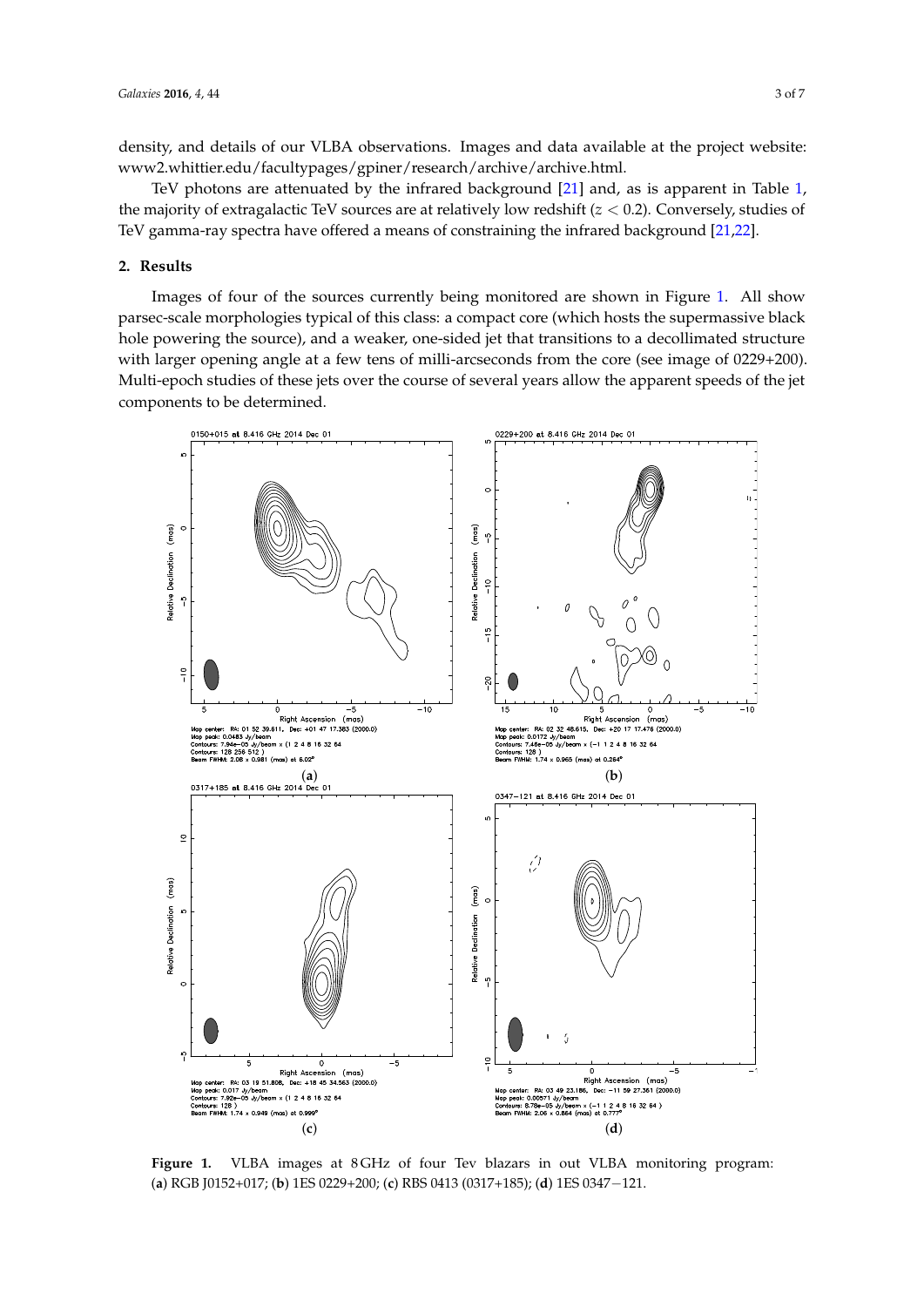Our previous VLBA studies indicated the absence of rapidly moving features in the jets of TeV HBLs; jet components were either nearly stationary or slowly moving (<∼ 1*c*) [\[14\]](#page-6-4). With the addition of multi-epoch data from eight previously unpublished sources, including the four sources in Figure [1,](#page-3-0) the revised distribution of apparent jet speeds is shown in Figure [2.](#page-4-0) This Figure incorporates the results of our previously published data and jet speeds for four sources that have been monitored as part of the MOJAVE project [\[5\]](#page-5-3).

<span id="page-4-0"></span>

**Figure 2.** A histogram of the peak jet speeds in TeV blazars. Blue denotes sources from our previously published data, red are from this work, and yellow are from MOJAVE. The highest apparent speed are observed in RBS 0413,  $(6.0 \pm 1.2)$  *c*, and RGB [0710+591,  $(5.8 \pm 1.5)$  *c*.

With the addition of new data, the tail of the distribution now extends to mildy superluminal apparent speeds for the first time; however, the majority of the TeV HBLs have peak apparent speeds of only about 1*c*. Combining these slow apparent speeds with the high Doppler factors (*δ*) implied by the TeV data to solve for the Lorentz factor (Γ) and viewing angle (*θ*) results in unreasonbly small viewing angles ( $\theta << 1^{\circ}$ ). This would imply tiny jet opening angles, enormous linear sizes, and huge numbers of parent objects, and indicates that the combination of both high Doppler factor and slow apparent speed in the same jet region is unphysical. If more realistic viewing angles of a few degrees are assumed, then the observed apparent speeds imply more modest Lorentz and Doppler factors for the radio jet. The lack of detection of counterjets in the VLBI images for any TeV HBL [\[15](#page-6-0)[,23\]](#page-6-14) requires that the Doppler factor cannot be arbitrarily low, and values of  $\delta$  and  $\Gamma$  of a few degrees are most consistent with the combined VLBI data.

## **3. Discussion**

A variety of mechanisms have been proposed to try and reconcile the Doppler crisis [\[24–](#page-6-15)[29\]](#page-6-16). The most natural explanation is for a range of Doppler factors to coexist in the same jet on parsec scales through jet stratification. One example is a jet that decelerates along its length [\[24\]](#page-6-15). In such a jet, the fast inner part sees blueshifted photons from the slower outer part, reducing the high Lorentz factor required in the fast portion. This is a general feature of models with velocity structures; radiative interaction among the different regions allows the SED to be reproduced without the extremely high Lorentz factors and Doppler factors characterizing single-zone models. Another alternative is a transverse velocity structure with a fast central spine and a slower outer sheath. Radiative interaction between the spine and sheath naturally decelerates the spine, producing both radial and transverse velocity structures in the same jet [\[26\]](#page-6-17).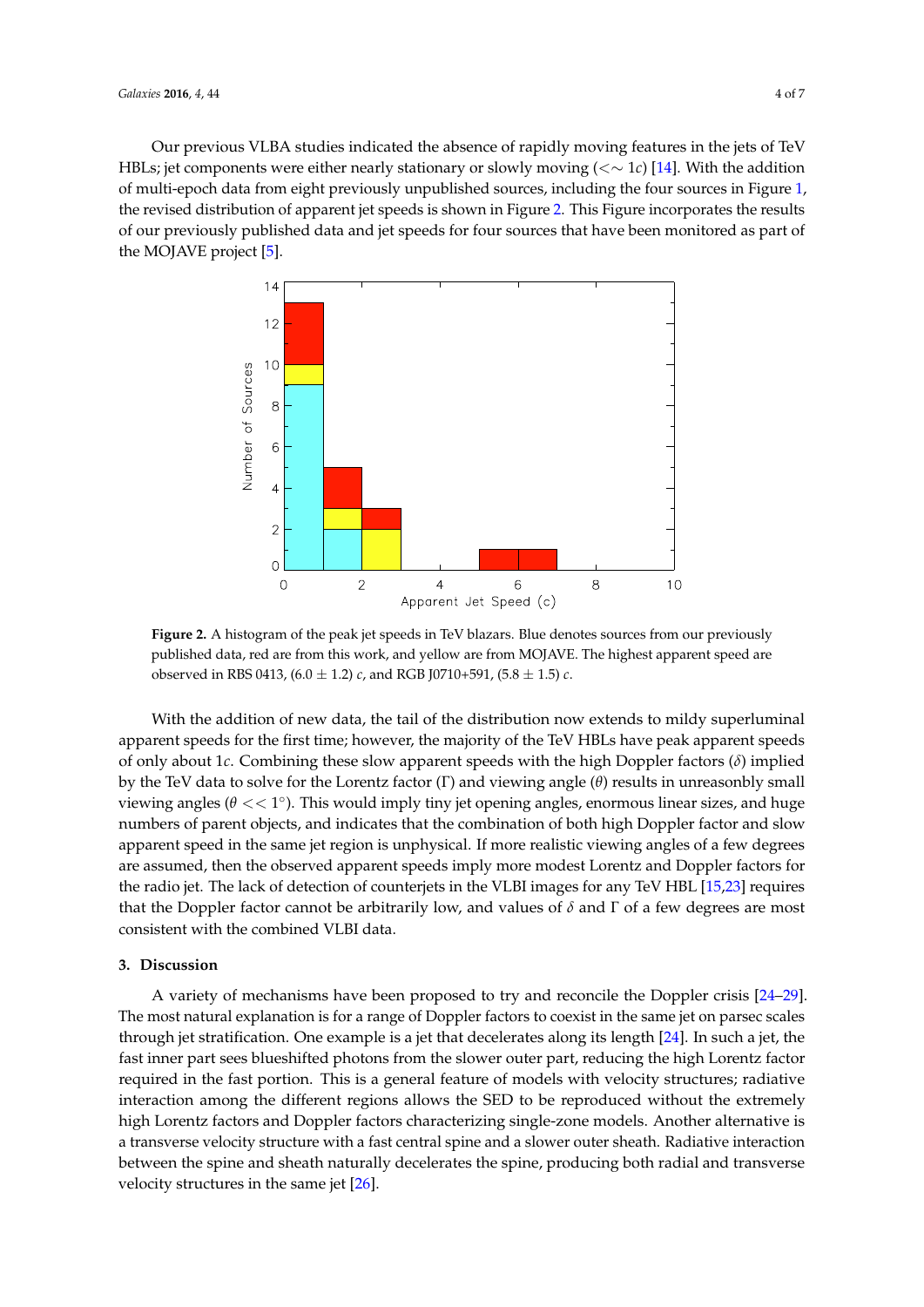If such spine–sheath jets are present in TeV HBLs, then the outer layer is expected to dominate the radio emission due to its SED shape, even with a lower Doppler factor than the spine [\[26\]](#page-6-17). An observational signature of this would be a limb-brightened transverse profile for the jet in VLBI images. There is evidence for limb-brightening close to the core in a number of HBLs, e.g., Mkn 501 [\[11\]](#page-6-5), 1ES 0502+675 [\[15\]](#page-6-0), and H 1722+119 [\[15\]](#page-6-0).

Other possible jet velocity structures have also been proposed, including multiple blobs [\[30\]](#page-6-18) fast moving "needles" within the main jet [\[4\]](#page-5-2), "minijets" powered by magnetic reconnection events [\[31\]](#page-6-19), and turbulent subregions within the jet [\[29\]](#page-6-16).

#### **4. Conclusions**

Our on-going VLBA monitoring of the growing number of TeV gamma-ray emitting HBLs has revealed that the distribution of peak apparent jet speeds in these sources extends to moderate superluminal speeds, ∼6*c*, but the majority display subluminal speeds, in contrast with the distribution for other classes of active galactic nuclei [\[5\]](#page-5-3). It has recently been proposed that jet kinematics may offer a better classification for blazars than the SED peak frequency [\[32\]](#page-7-0), with HBLs tending to display quasi-stationary knots arising from recollimation shocks.

A possible physical explanation for this is based on TeV blazars having intrinsically weak jets that interact with the external medium forming a slow surrounding layer. Radiative interaction between the spine and the sheath decelerates the spine, and eventually disrupts the jet. Such jets are prominent in TeV-selected samples because selection favors rare high-synchrotron peak sources, which are drawn from the low end of the luminosity function where the source density is largest [\[33\]](#page-7-1).

**Acknowledgments:** The National Radio Astronomy Observatory is a facility of the National Science Foundation operated under cooperative agreement by Associated Universities, Inc. This research has made use the TeVCat online source catalog (http://tevcat.uchicago.edu). This research has made use of NASA's Astrophysics Data System. This research has made use of the NASA/IPAC Extragalactic Database (NED) which is operated by the Jet Propulsion Laboratory, California Institute of Technology, under contract with the National Aeronautics and Space Administration.

**Author Contributions:** Glenn Piner and Philip Edwards conceived and designed the observations; Glenn Piner reduced and imaged the data presented in this paper; Philip Edwards prepared the first draft of the paper.

**Conflicts of Interest:** The authors declare no conflict of interest.

#### **References**

- <span id="page-5-0"></span>1. Krawczynski, H.; Hughes, S.B.; Horan, D.; Aharonian, F.; Aller, M.F.; Aller, H.; Boltwood, P.; Buckley, J.; Coppi, P.; Fossati, G.; et al. Multiwavelength Observations of Strong Flares from the TeV Blazar 1ES 1959+650. *Astrophys. J.* **2004**, *601*, 151–164.
- <span id="page-5-1"></span>2. Aharonian, F.; Akhperjanian, A.G.; Bazer-Bachi, A.R.; Behera, B.; Beilicke, M.; Benbow, W.; Berge, D.; Bernlöhr, K.; Boisson, C.; Bolz, O.; et al. An Exceptional Very High Energy Gamma-Ray Flare of PKS 2155-304. *Astrophys. J. Lett.* **2007**, *664*, L71–L74.
- 3. Begelman, M.C.; Fabian, A.C.; Rees, M.J. Implications of very rapid TeV variability in blazars. *Mon. Not. R. Astron. Soc.* **2008**, *384*, L19–L23.
- <span id="page-5-2"></span>4. Ghisellini, G.; Tavecchio, F. Rapid variability in TeV blazars: The case of PKS2155-304. *Mon. Not. R. Astron. Soc.* **2008**, *386*, L28–L32.
- <span id="page-5-3"></span>5. Lister, M.L.; Aller, M.F.; Aller, H.D.; Homan, D.C.; Kellermann, K.I.; Kovalev, Y.Y.; Pushkarev, A.B.; Richards, J.L.; Ros, E.; Savolainen, T. MOJAVE: XIII. Parsec-scale AGN Jet Kinematics Analysis Based on 19 years of VLBA Observations at 15 GHz. *Astron. J.* **2016**, *152*, 12.
- <span id="page-5-4"></span>6. Ojha, R.; Kadler, M.; Böck, M.; Booth, R.; Dutka, M.S.; Edwards, P.G.; Fey, A.L.; Fuhrmann, L.; Gaume, R.A.; Hase, H.; et al. TANAMI: Tracking active galactic nuclei with austral milliarcsecond interferometry. I. First-epoch 8.4 GHz images. *Astron. Astrophys.* **2010**, *519*, A45.
- <span id="page-5-5"></span>7. Piner, B.G.; Unwin, S.C.; Wehrle, A.E.; Edwards, P.G.; Fey, A.L.; Kingham, K.A. VSOP and Ground-based VLBI Imaging of the TeV Blazar Markarian 421 at Multiple Epochs. *Astrophys. J.* **1999**, *525*, 176–190.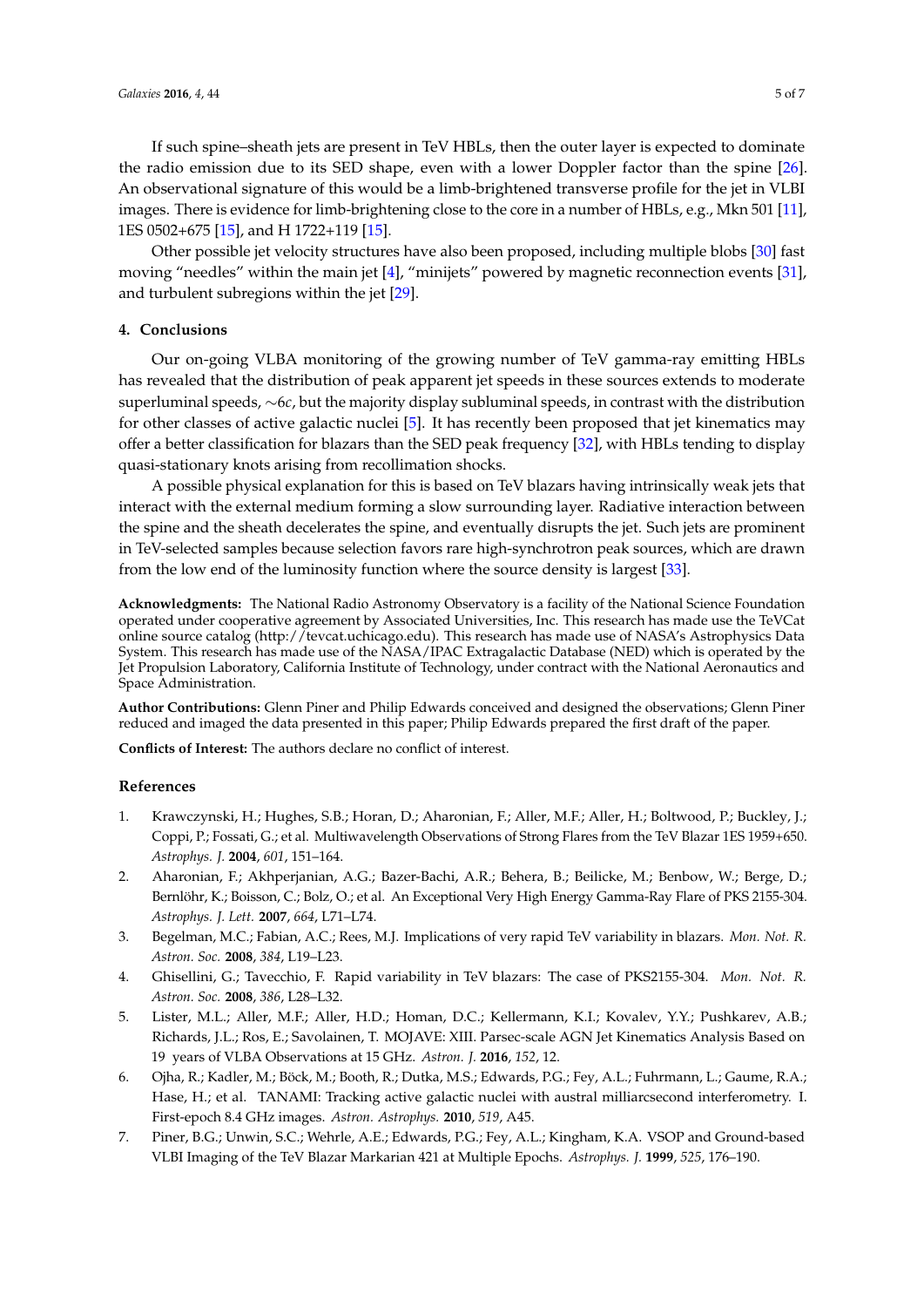- <span id="page-6-8"></span>8. Edwards, P.G.; Piner, B.G. The Subluminal Parsec-Scale Jet of Markarian 501. *Astrophys. J. Lett.* **2002**, *579*, L67–L70.
- 9. Giroletti, M.; Giovannini, G.; Feretti, L.; Cotton, W.D.; Edwards, P.G.; Lara, L.; Marscher, A.P.; Mattox, J.R.; Piner, B.G.; Venturi, T. Parsec-Scale Properties of Markarian 501. *Astrophys. J.* **2004**, *600*, 127–140.
- <span id="page-6-10"></span>10. Piner, B.G.; Edwards, P.G. The Parsec-Scale Structure and Jet Motions of the TeV Blazars 1ES 1959+650, PKS 2155-304, and 1ES 2344+514. *Astrophys. J.* **2004**, *600*, 115–126.
- <span id="page-6-5"></span>11. Piner, B.G.; Edwards, P.G. VLBA Polarization Observations of Markarian 421 after a Gamma-Ray High State. *Astrophys. J.* **2005**, *622*, 168–177.
- <span id="page-6-7"></span>12. Piner, B.G.; Pant, N.; Edwards, P.G. The Parsec-Scale Jets of the TeV Blazars H1426+428, 1ES 1959+650, and PKS 2155-304: 2001–2004. *Astrophys. J.* **2008**, *678*, 64–77.
- <span id="page-6-9"></span>13. Piner, B.G.; Pant, N.; Edwards, P.G.; Wiik, K. Significant Limb-Brightening in the Inner Parsec of Markarian 501. *Astrophys. J. Lett.* **2009**, *690*, L31–L34.
- <span id="page-6-4"></span>14. Tiet, V.C.; Piner, B.G.; Edwards, P.G. Increasing the Number of TeV Blazars with Parsec-Scale Kinematics. **2012**, arXiv:1205.2399.
- <span id="page-6-0"></span>15. Piner, B.G.; Edwards, P.G. First-epoch VLBA Imaging of 20 New TeV Blazars. *Astrophys. J.* **2014**, *797*, 25.
- <span id="page-6-1"></span>16. Tavecchio, F. Extragalactic Jets: The High Energy View. In Proceedings of the Tenth Marcel Grossmann Meeting, Rio de Janeiro, Brazil, 20–26 July 2003; Novello, M., Perez Bergliaffa, S., Ruffini, R., Eds.; World Scientific Publishing Co.: Singapore, 2006; p. 512.
- <span id="page-6-2"></span>17. Henri, G.; Saugé, L. The Bulk Lorentz Factor Crisis of TeV Blazars: Evidence for an Inhomogeneous Pileup Energy Distribution? *Astrophys. J.* **2006**, *640*, 185–195.
- <span id="page-6-3"></span>18. Piner, B.G.; Edwards, P.G. The Parsec-Scale Structure of the Newer TeV Blazars. In Proceedings of the European Physical Journal Web of Conferences, Granada, Spain, 10–14 June 2013; Volume 61, p. 04021.
- <span id="page-6-6"></span>19. Piner, B.G.; Pant, N.; Edwards, P.G. The Jets of TeV Blazars at Higher Resolution: 43 GHz and Polarimetric VLBA Observations from 2005 to 2009. *Astrophys. J.* **2010**, *723*, 1150–1167.
- <span id="page-6-11"></span>20. Condon, J.J.; Cotton, W.D.; Greisen, E.W.; Yin, Q.F.; Perley, R.A.; Taylor, G.B.; Broderick, J.J. The NRAO VLA Sky Survey. *Astron. J.* **1998**, *115*, 1693–1716.
- <span id="page-6-12"></span>21. Aharonian, F.; Akhperjanian, A.G.; Bazer-Bachi, A.R.; Beilicke, M.; Benbow, W.; Berge, D.; Bernlöhr, K.; Boisson, C.; Bolz, O.; Borrel, V.; et al. A low level of extragalactic background light as revealed by *γ*-rays from blazars. *Nature* **2006**, *440*, 1018–1021.
- <span id="page-6-13"></span>22. Stecker, F.W.; Scully, S.T.; Malkan, M.A. An Empirical Determination of the Intergalactic Background Light from UV to FIR Wavelengths Using FIR Deep Galaxy Surveys and the Gamma-Ray Opacity of the Universe. *Astrophys. J.* **2016**, *827*, 6.
- <span id="page-6-14"></span>23. Giroletti, M.; Giovannini, G.; Cotton, W.D.; Taylor, G.B.; Pérez-Torres, M.A.; Chiaberge, M.; Edwards, P.G. The jet of Markarian 501 from millions of Schwarzschild radii down to a few hundreds. *Astron. Astroph.* **2008**, *488*, 905–914.
- <span id="page-6-15"></span>24. Georganopoulos, M.; Kazanas, D. Decelerating Flows in TeV Blazars: A Resolution to the BL Lacertae-FR I Unification Problem. *Astrophys. J. Lett.* **2003**, *594*, L27–L30.
- 25. Gopal-Krishna; Dhurde, S.; Wiita, P.J. Do the Mildly Superluminal VLBI Knots Exclude Ultrarelativistic Blazar Jets? *Astrophys. J. Lett.* **2004**, *615*, L81–L84.
- <span id="page-6-17"></span>26. Ghisellini, G.; Tavecchio, F.; Chiaberge, M. Structured jets in TeV BL Lac objects and radiogalaxies. Implications for the observed properties. *Astron. Astrophys.* **2005**, *432*, 401–410.
- 27. Gopal-Krishna; Wiita, P.J.; Dhurde, S. Bulk motion of ultrarelativistic conical blazar jets. *Mon. Not. R. Astron. Soc.* **2006**, *369*, 1287–1292.
- 28. Gopal-Krishna; Dhurde, S.; Sircar, P.; Wiita, P.J. Influence of the jet opening angle on the derived kinematical parameters of blazar jets having uniform and stratified bulk motion. *Mon. Not. R. Astron. Soc.* **2007**, *377*, 446–452.
- <span id="page-6-16"></span>29. Marscher, A.P. Turbulent, Extreme Multi-zone Model for Simulating Flux and Polarization Variability in Blazars. *Astrophys. J.* **2014**, *780*, 87.
- <span id="page-6-18"></span>30. Tavecchio, F.; Becerra-Gonzalez, J.; Ghisellini, G.; Stamerra, A.; Bonnoli, G.; Foschini, L.; Maraschi, L. On the origin of the *γ*-ray emission from the flaring blazar PKS 1222+216. *Astron. Astrophys.* **2011**, *534*, A86.
- <span id="page-6-19"></span>31. Giannios, D. Reconnection-driven plasmoids in blazars: Fast flares on a slow envelope. *Mon. Not. R. Astron. Soc.* **2013**, *431*, 355–363.